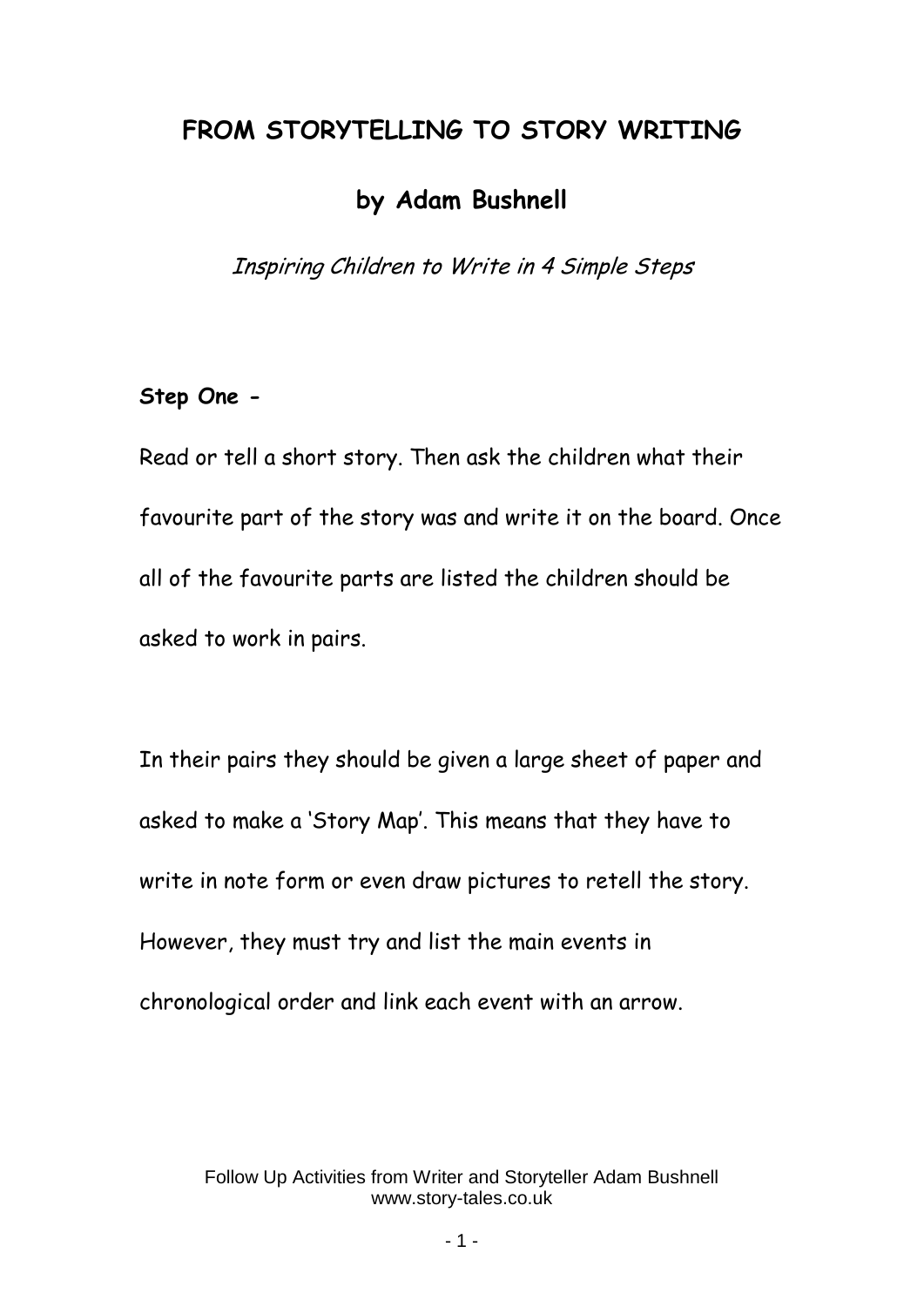Once the Story Maps are completed ask the children to join a different pair and the two groups show each other their maps. Do they notice anything different? Do they need to add anything to their own Story Map?

The children are then going to work in their original pairs again. This activity is called 'Tag Team Storytelling'. One of the pair starts to retell the story. They are to have a last, lingering look at the Story Map to help before they start but then all of the Story Maps are to be collected and the board wiped. They then orally tell their partner the story from the beginning but if they get stuck, they can 'tag' their partner to take over. If their partner gets stuck later on they too can 'tag' and so on.

Once the story has been told they then swap so that the other person starts the story and again they can continue to 'tag' each other to help them remember.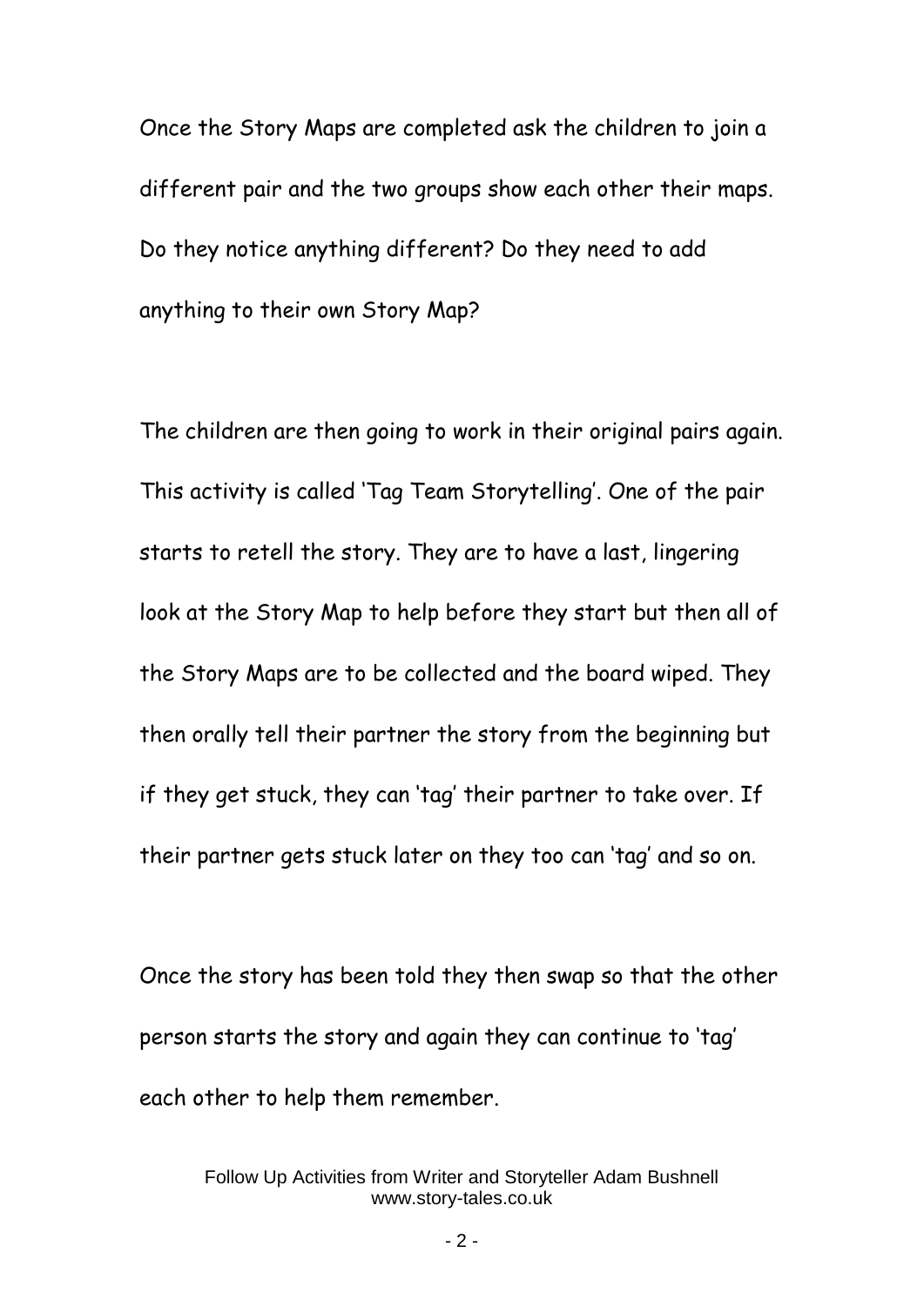'Tag Team Storytelling' will catch on fast and can be used for any story and can dramatically help speaking and listening.

#### **Step Two -**

Read the Story 'Ching Ping and the Dragon' from 'Snakes' Legs and Cows' Eggs.'

This story can be used to assist the children with their story ideas. Ask the children what happened in the story. They should try to orally identify the key features. Make notes of these key features on the board.

For example:

- 1. Ching Ping and his wife Mina need to find a new village to live in.
- 2. They try lots of villages but no-one needs a woodcutter.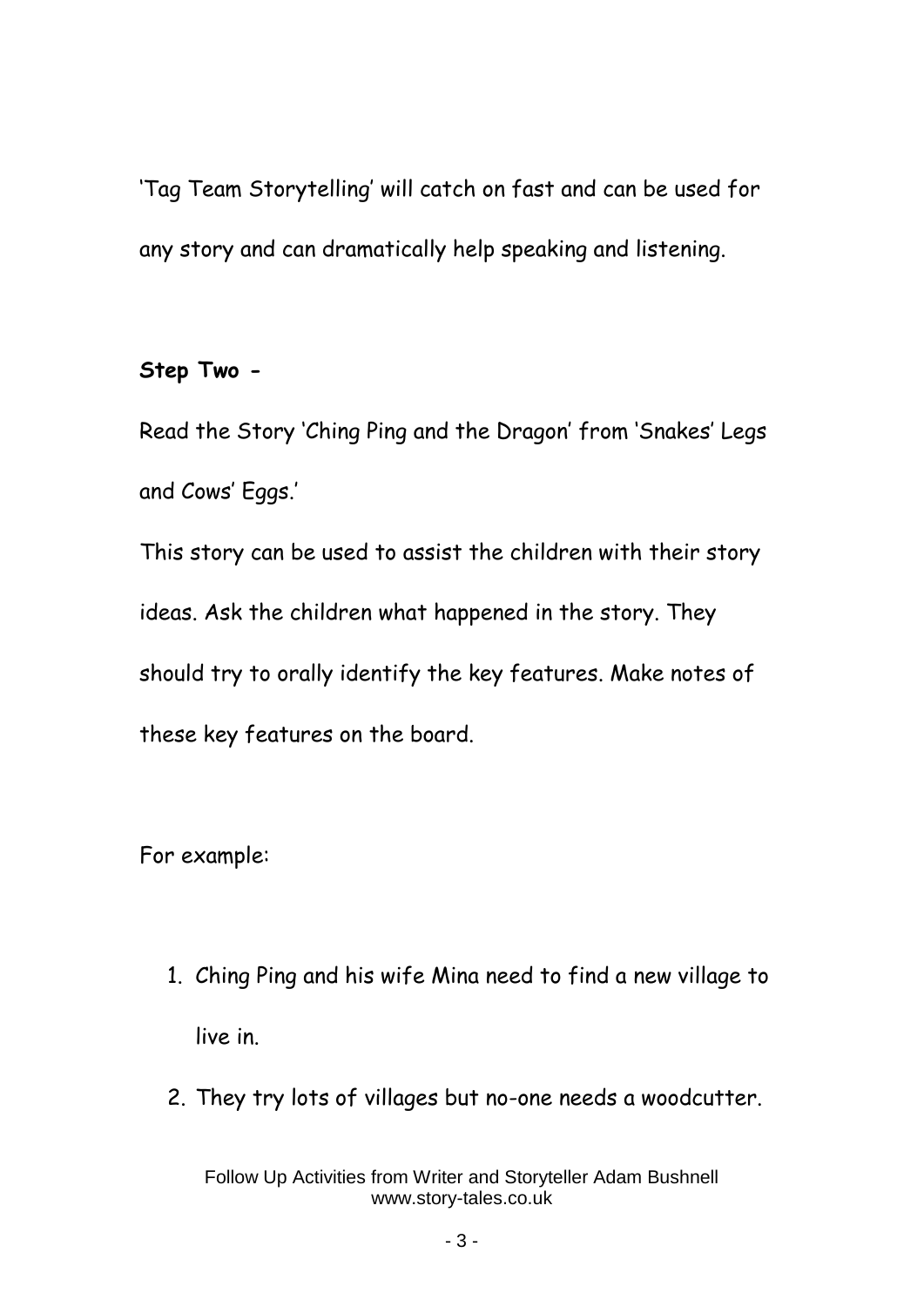- 3. They come to an abandoned village and meet a grumpy innkeeper who tells them about a dragon in the forest.
- 4. Ching Ping goes to the forest and hears a BOOM! BOOM! BOOM!
- 5. The dragon scares Ching Ping.
- 6. The dragon turns out to be friendly, Ching Ping and Mina become to woodcutters of the village.

Give the children a comic strip grid with, in this case, six boxes on the sheet. Ask the children to draw six simple illustrations for the six key features of the story. This storyboard will help the children remember the story if they wish to retell it.

The children are then going to change three key features of the story.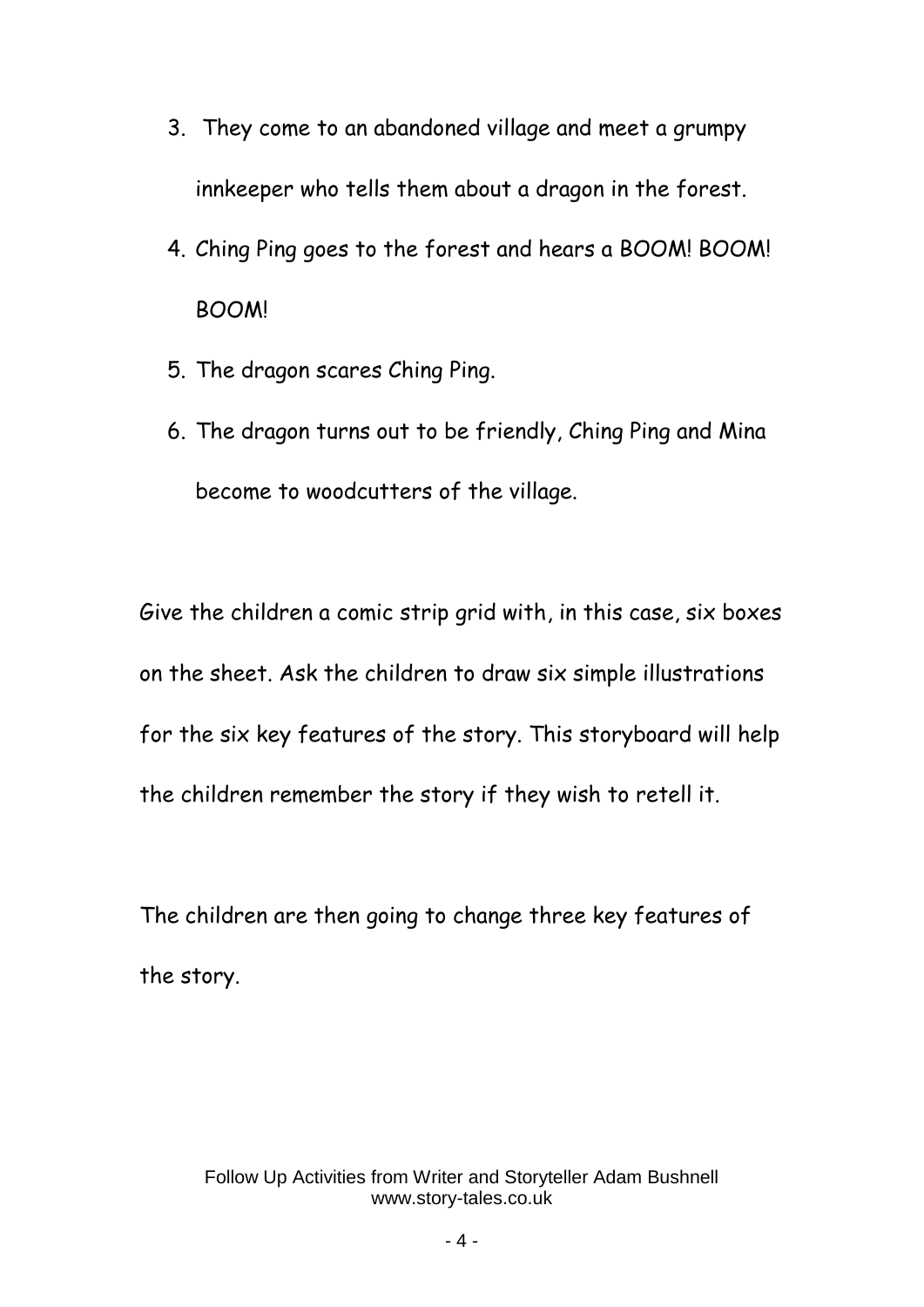First, ask the children to change the dragon into another creature, e.g. a lion, a dinosaur, a ghost etc.

Secondly, the children should then change the main characters of the story from Ching Ping and Mina to any other story character, such as Jack from Jack and the Beanstalk or Red Riding Hood from Little Red Riding Hood. Or perhaps they could now be the main characters so that the story becomes in the first person.

Finally, change the grumpy innkeeper to another character, e.g. a friendly innkeeper, a scared troll, a rich king.

Next, the children should name their new story so instead of 'Ching and the Dragon' it could now be 'Jack and the Lion' or 'Red Riding Hood and the Dinosaur' or 'Adam and the Ghost'.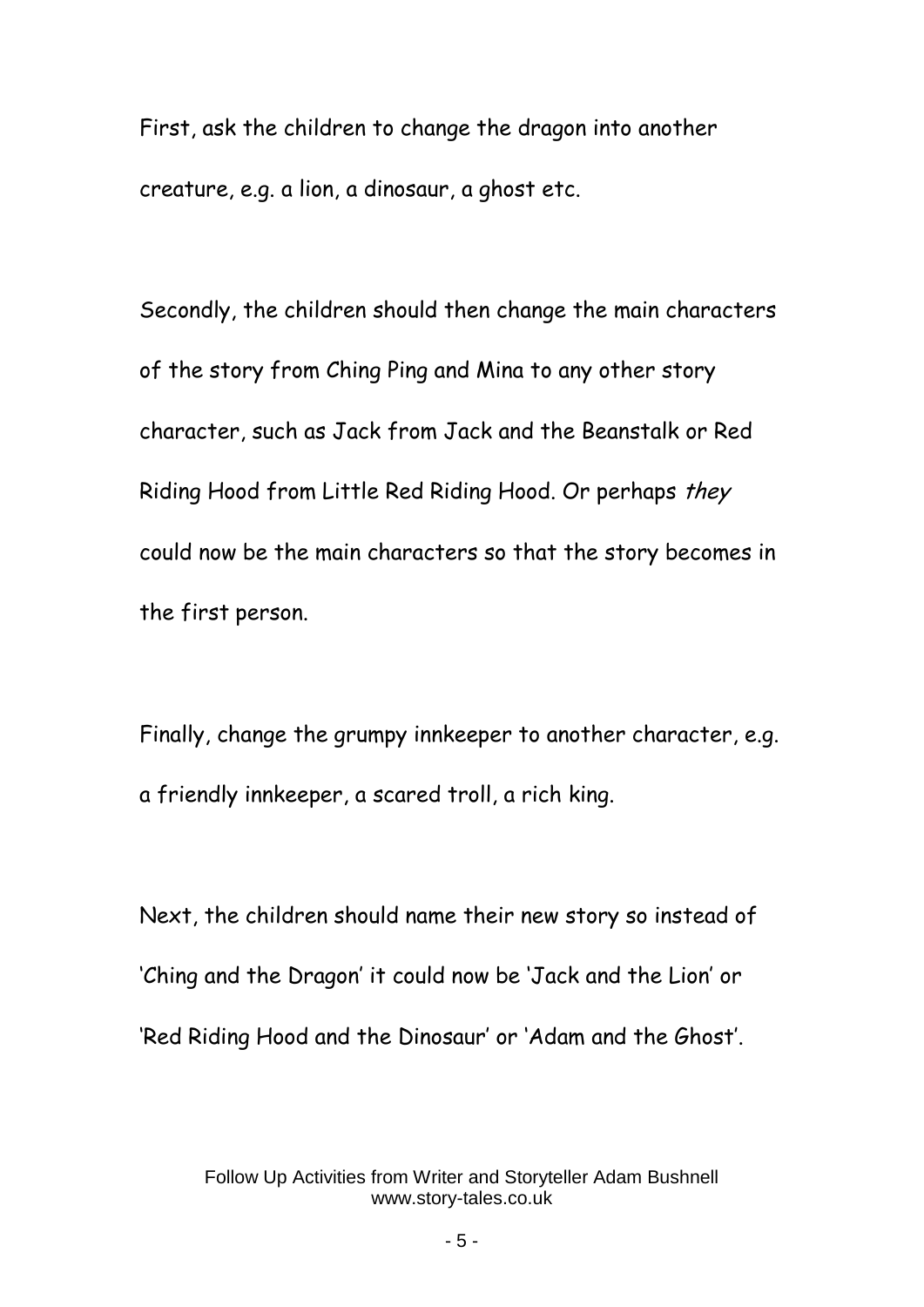The children can then make a new storyboard of their own story and use it to help them tell this story. This storyboard can also be used to help them write their story too.

#### **Step Three –**

Creation or Origin Stories such as 'How the Zebra Got His Stripes', 'How the Snake Lost Her Legs', 'How the Shark Got Its Teeth' etc. can be followed up by asking the children to think about the common patterns in the stories. Usually there is a lot of repetition, it happened a long time ago, the story ends with a problem being solved, the story ends with the animals looking like they do today, the story also ends with the story title, etc.

You can find lots of animal Creation Stories on the Internet. Print one off and read it to the class. Using this story as an example, the children should then choose their favourite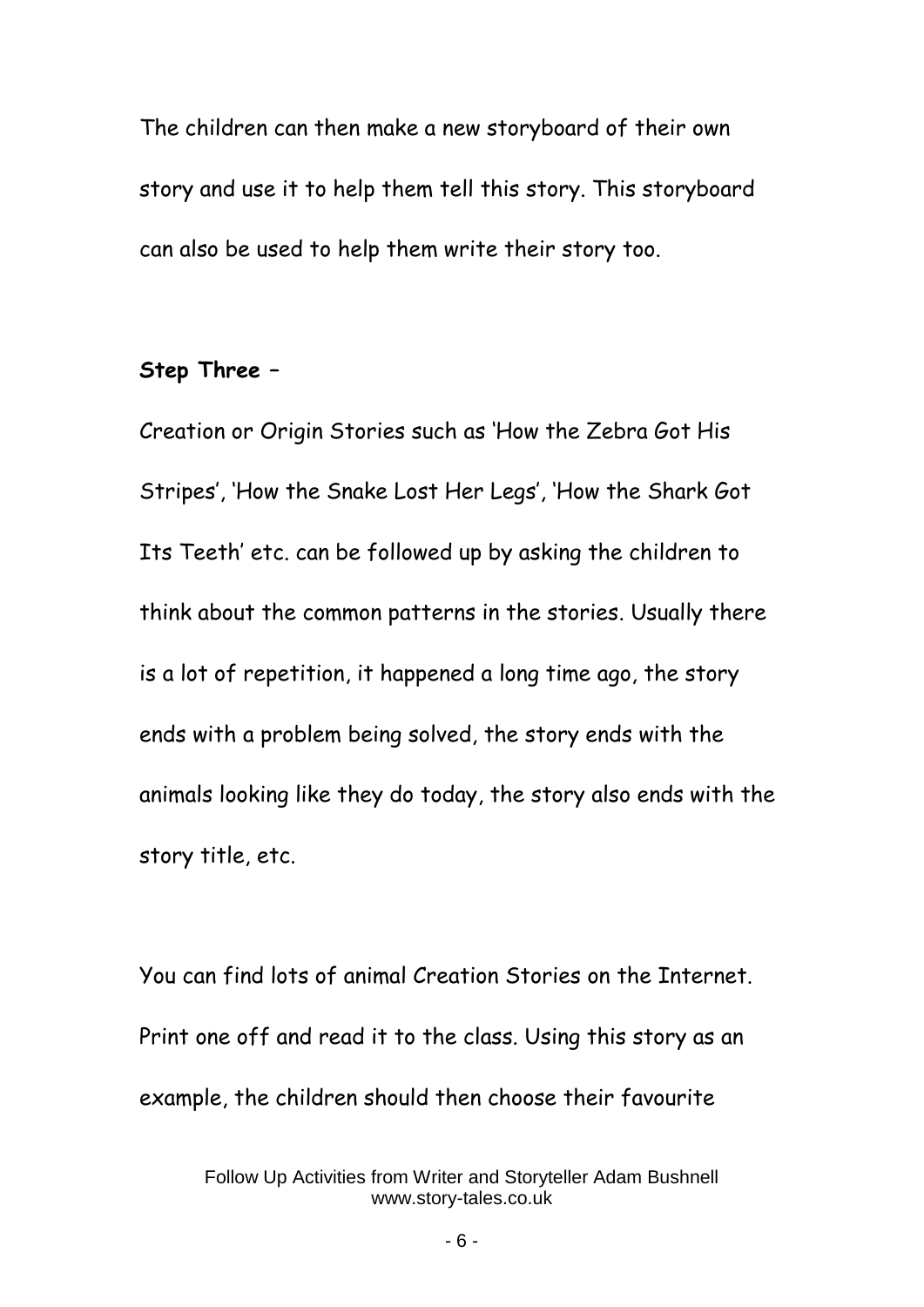animal. Then they should think about the most distinguishing feature of that animal, e.g. If they choose a rhino it may be the rhino's horn, or a shark's teeth or a hyena's laugh.

Next the children should think about a good story title for their animal, e.g. How The Rhino Got its Horn, How The Shark Got its Sharp Teeth, How The Hyena Got Its Laugh.

The children should then be asked to get into groups of 3, 4 or 5 in mixed ability. They should then tell each other what their story title is. The group then votes on which story title they would like to work on.

After that the group should try and make a story plan for what could happen to their animal. For example a rough storyline could be: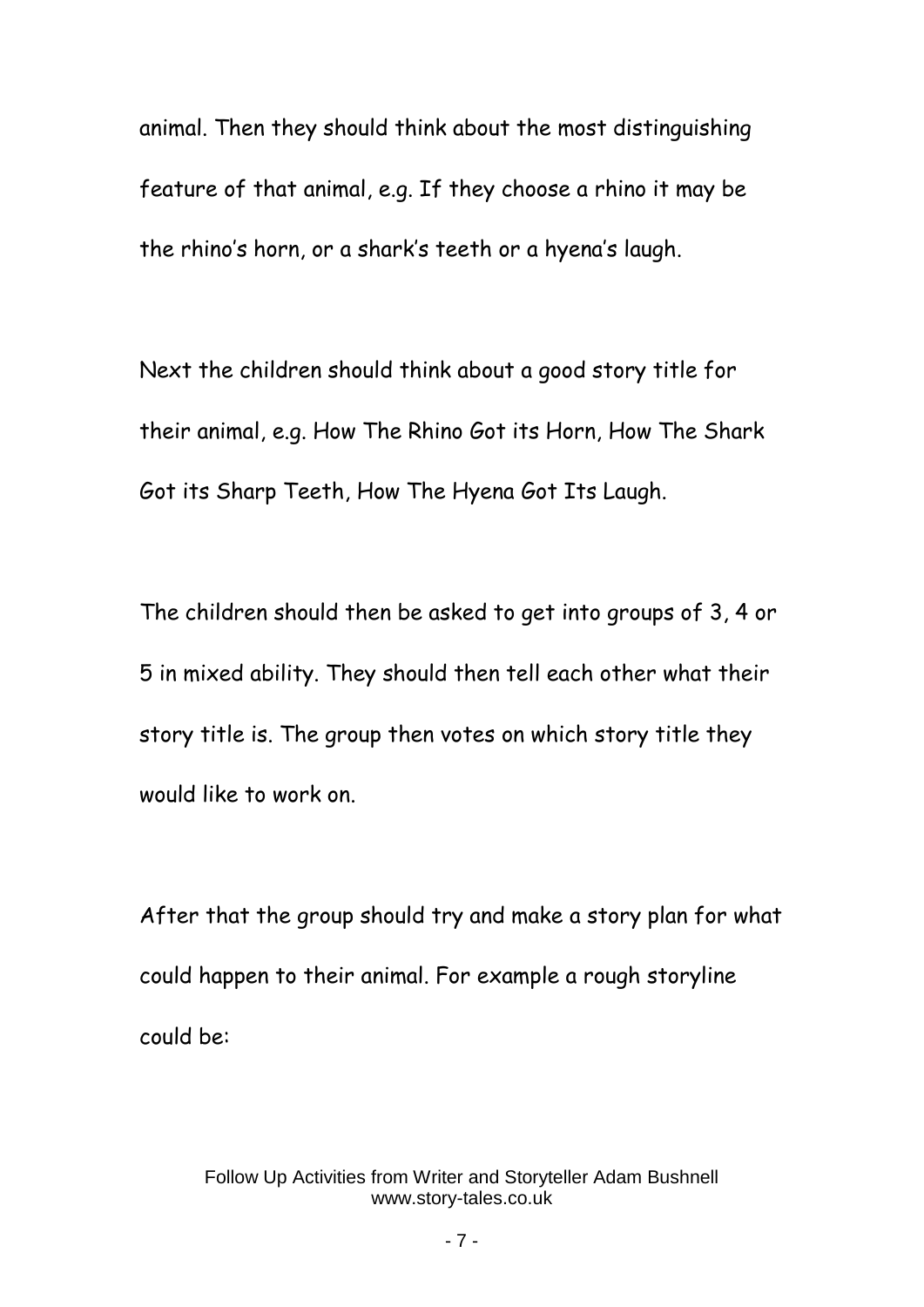BEGINNING – The hyena was always grumpy and never ever laughed. The other animals felt sorry for him.

MIDDLE – All of the animals take turns in trying to make the hyena laugh.

END – The clown fish (or any other animal) makes the hyena laugh and he has never stopped laughing. That is how the hyena got his laugh.

Once the group had a rough story plan they present it to the rest of the class.

The children then individually work on their own story using ideas either from their group or one that they have heard from another group.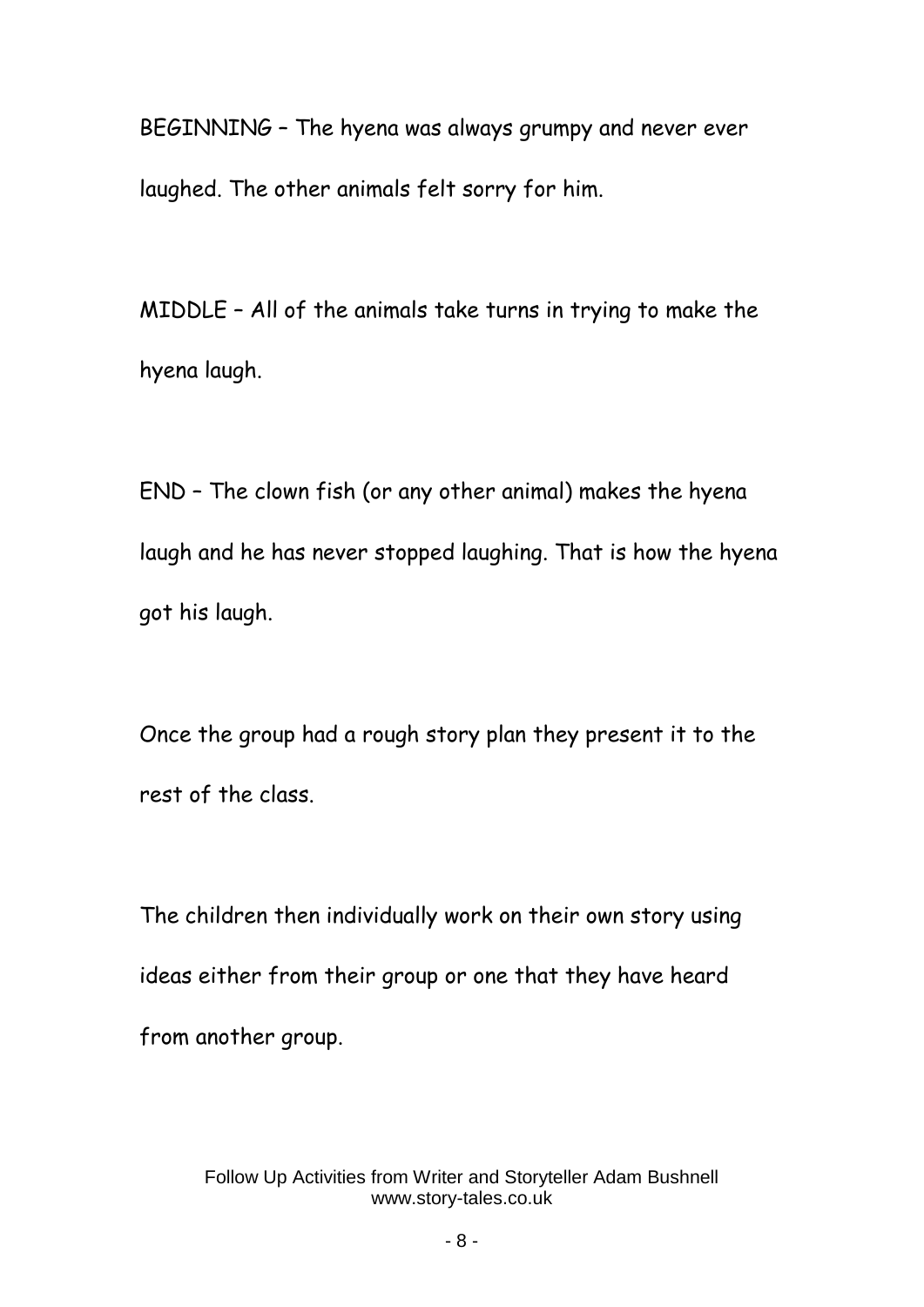The best way to present this kind of story is either using a comic strip or a picture book. The children could then read or tell orally their story to younger children in the school.

### **Step Four -**

Read a Roald Dahl short story. Ask the children to identify what they like about the story. One of the key features may be that they were surprised by what happened. The unexpected part of a story is what makes it work.

The children should be placed in mixed ability groups of 3, 4 or 5 and then given a choice of four story starters. They choose which story starter they wish to work on and it is their job to make up the rest of the story. But, they must put in a twist in the tale, something the reader would not expect to happen.

Any four story starters will work but here are some examples: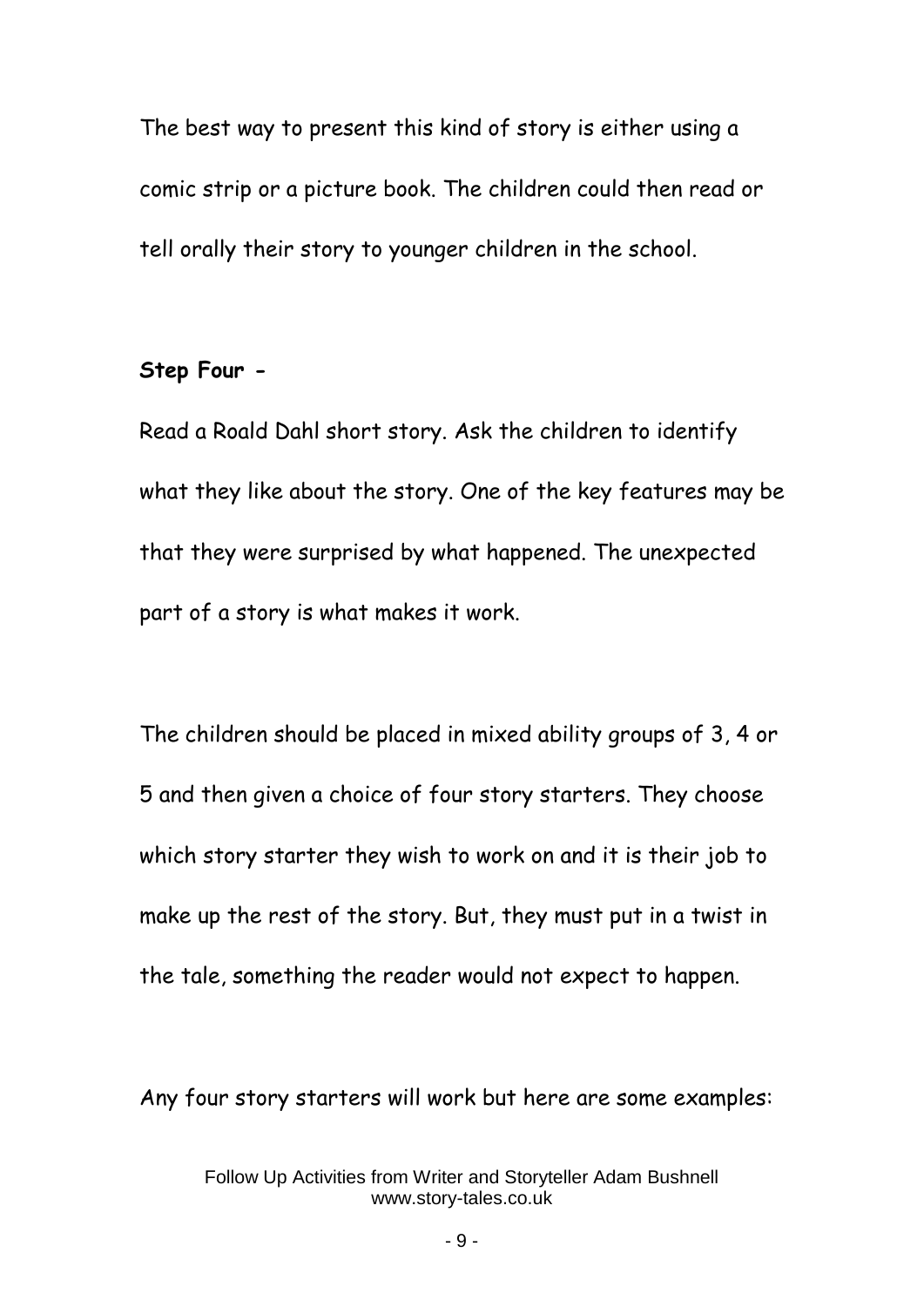STORY STARTER ONE – A boy or a girl decide they want super powers like Spiderman. He/she went to the zoo to get bitten by a spider. But, they were bitten by a different animal and now he/she has the power of that animal . . .

STORY STARTER TWO – A group of friends were playing football when they kicked the ball down a well. One of the friends peered inside the well and beside the football they saw something unusual. Something was shining . . .

STORY STARTER THREE – A boy or a girl was on his/her way home from school when he/she passes a deserted house. They saw lights flashing in an upstairs window. He/she rushed to tell his/her friends ...